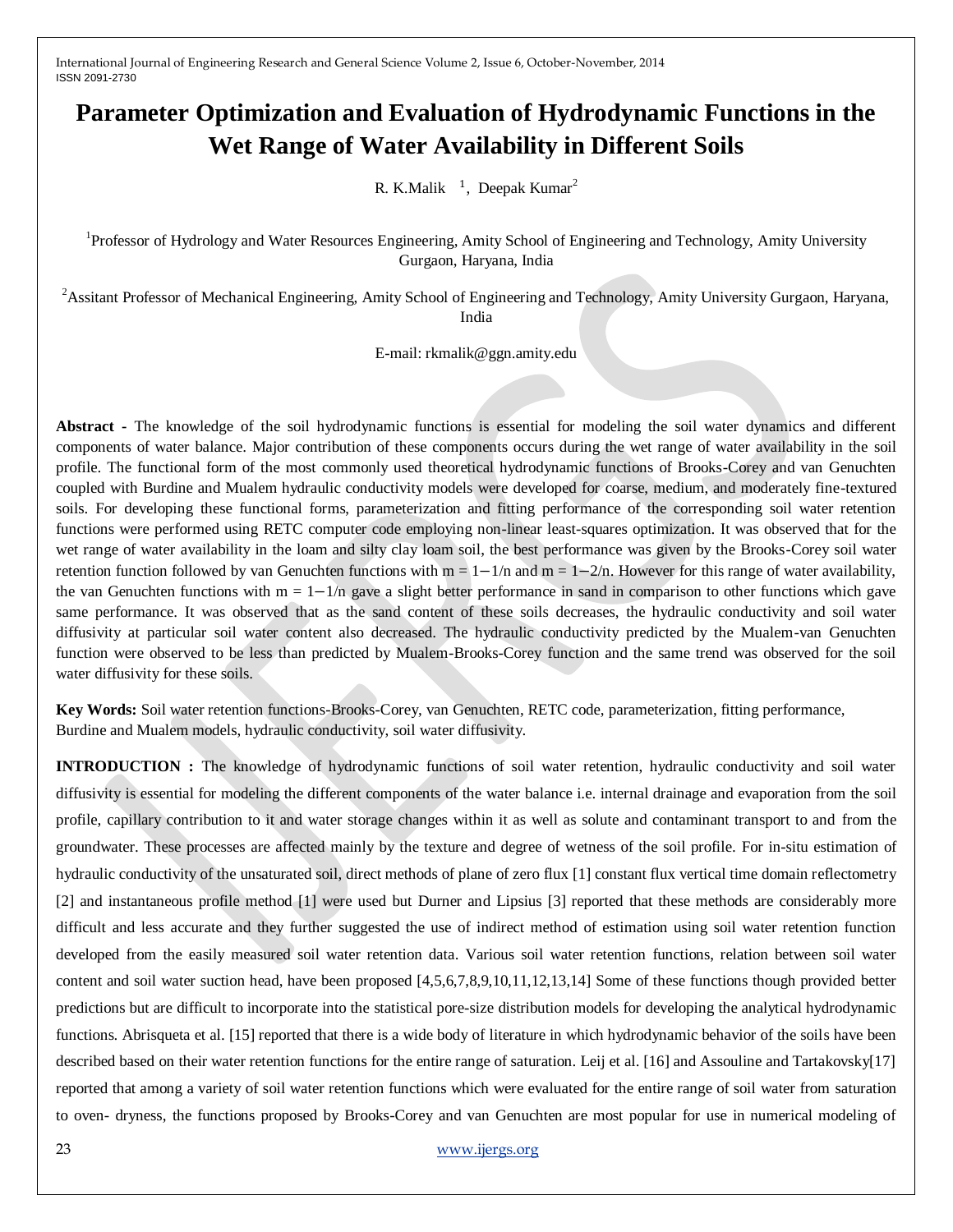water flow and solute transport within the unsaturated porous media. These two empirical retention functions of with specific number of parameters fitting the observed soil water retention data to different extents can be embedded into the statistical pore-seize distribution-based hydraulic conductivity models of either Burdine [18] or Mualem [19] for developing the corresponding predictive theoretical unsaturated hydraulic conductivity functions having the same parameters as in the corresponding soil water retention functions and further developing the soil water diffusivity functions. Rossi and Nimmo [13] reported that these soil water retention functions performed differently in the wet, middle and dry ranges of water content from saturation to oven-dryness in the soil profile.

Major contribution of these processes as stated above occur in the moist (wet) range of soil water and such moist conditions prevail for most of the time during the periods immediately following each rainfall event and under drip irrigation. So in this study, the hydrodynamic functions in the wet range of water availability in different soils were evaluated for developing the functional unsaturated hydraulic conductivity and soil water diffusivity functions for further use in modeling the soil water dynamics.

#### **Materials and Methods**

#### *Soil water retention data*

The soil water retention data Kalane et al., [20] at the soil water suction heads of 0, 20, 40, 60, 80, 100, 120, 150 and 180 cm (taken as positive) of different samples from the soil textural classes of sand (coarse texture), loam (medium texture ) and silty clay loam (moderately fine texture ) collected from different locations in Haryana, India and the corresponding with the soil water contents were utilized for optimizing the parameters of the soil water retention functions and for evaluating the hydrodynamic functions. According to USDA textural classification of soils, the textural class of sand has proportions of sand, silt and clay ranging from 86 to 100, 0 to 14 and 0 to 10 percent, respectively while these constituents range from 23 to 52, 28 to 50 and 7 to 27 percent in soil, respectively and the silty clay loam soil has these ranging from 0 to 20, 40 to 73 and 27 to 40 percent, respectively.

#### *Soil water retention functions*

The empirical soil water retention functions proposed by van Genuchten [7] with fixed (m =  $1-1/n$  and m =  $1-2/n$ ) shape parameters and Brooks-Corey [4] were used in this analysis. The van Genuchten proposed the empirical sigmoidal- shaped continuous (smooth) four-parametric power-law function as:

$$
S_e = [1 + (\alpha_{VG} h)^n]^{-m}(1)
$$

Where  $S_e$   $[=(\theta(h) - \theta_r)/(\theta_s - \theta_r)]$  is the dimensionless effective saturation, $\theta$ , $\theta_s$  and  $\theta_r$  are the water content at the soil water suction head h, saturated and residual water contents, respectively. The parameter  $\alpha_{VG}$  is an empirical constant [L<sup>-1</sup>]. In this function, the four unknown parameters are $\theta_r$ ,  $\theta_s$ ,  $\alpha_{VG}$  and n. The dimensionless parameters n and m (fixed with each other) are the parameters related to the pore-size distribution affecting the shape of the function. For developing the closed-form (analytical) function of the unsaturated hydraulic conductivity by coupling the van Genuchten soil water retention function with the hydraulic conductivity models of either of Burdine or Mualem, the conditions of fixed shape parameters  $m = 1 - 2/n$  and  $m = 1 - 1/n$  need to be satisfied, respectively. However, Durner [21] reported that these constraints of fixing the shape parameters eliminated some of the flexibility.

Brooks –Corey proposed the empirical four-parametric power-law soil water retention function as:

$$
S_e = (\alpha_{BC} \ h)^{-\lambda_{BC}}(2)
$$
  
24  
www.jergs.org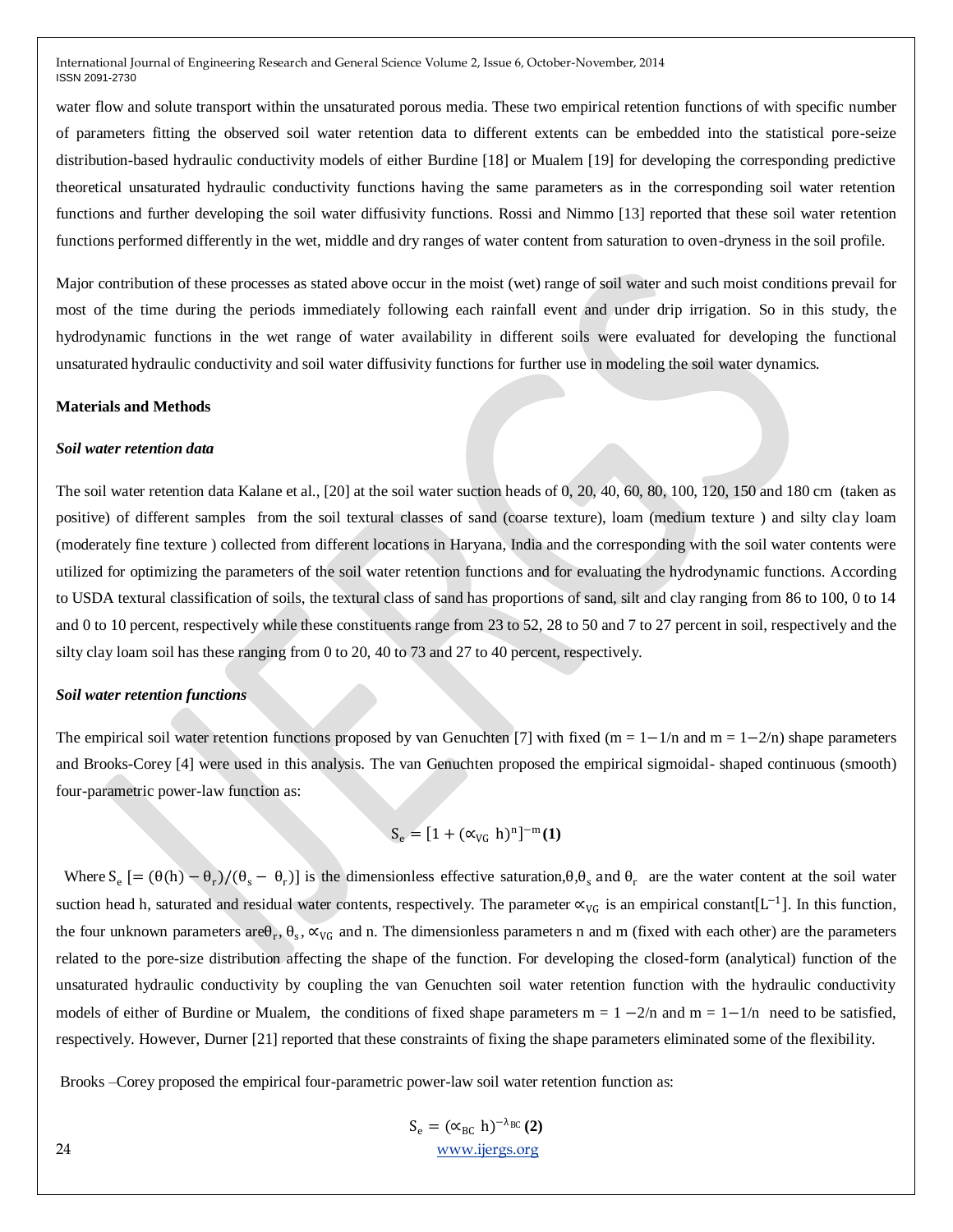Where  $\alpha_{BC}$  is an empirical parameter [L<sup>-1</sup>] representing desaturation rate of soil water is related to the pore-size distribution and whose inverse is regarded as the reciprocal of the height of the capillary fringe. The parameter  $\lambda_{BC}$  is the pore-size distribution index affecting the slope of this function and characterizes the width of the pore-size distribution. In this function, the four unknown parameters are  $\theta_r$ ,  $\theta_s$ ,  $\propto$ <sub>BC</sub> and  $\lambda_{BC}$ .

#### *Estimation of hydraulic conductivity functions*

Based on the statistical pore-size distribution in the soil medium, the relative hydraulic conductivity function is defined by a mathematical expression [22] as:

$$
K_r(S_e) = s_e^l \left[ \frac{\int_{\theta_r}^{\theta} [h(\theta)]^{-\beta} d\theta}{\int_{\theta_r}^{\theta_s} [h(\theta)]^{-\beta} d\theta} \right]^{\gamma} (3)
$$

 The parameter *l* is the tortuosity factor which characterizes the combined effects of pore-connectivity and flow path and β and γ are the constants. Eq. (3) reduces to the Burdine model when  $β = 2$  and γ = 1 and to the Mualem model when  $β = 1$  and γ = 2. K<sub>r</sub>  $(S_e)$  (= K  $(S_e)$  K<sub>s</sub>) is the dimensionless relative unsaturated hydraulic conductivity and K<sub>s</sub>[LT<sup>-1</sup>] is the saturated hydraulic conductivity.

 Coupling of the Brooks-Corey soil water retention function with the Burdine and Mualem models yielded the corresponding Se - based hydraulic conductivity functions, respectively as:

$$
K(S_e) = K_s S_e^{(l+1)+(2/\lambda_{BC})}(4)
$$

 $K(S_e) = K_s S_e^{(l+2)+(2/\lambda_{BC})}(5)$ 

Van Genuchten coupled his soil water retention function  $S_e$  (h) with the Mualem model and its integration led to the derivation of the unsaturated hydraulic conductivity in the form of an Incomplete Beta Function for a general case of independent parameters m and n as:

$$
K(S_e) = K_s S_e^l [I_\zeta(m + 1/n, 1 - 1/n)]^2(6)
$$

Where  $I_{\zeta}$  (m + 1/n,1 – 1/n)) is the Incomplete Beta Function and  $\zeta = S_e^{1/m}$ . Under the condition m = 1–1/n, the Eq. (6) when integrated, the unsaturated hydraulic conductivity reduced to the closed-form as:

$$
K(S_e) = K_s S_e^l \left[ 1 - (1 - S_e^{\frac{1}{m}})^m \right]^2 (7)
$$

The Burdine-based hydraulic conductivity function with independent m and n parameters is expressed as:

$$
K(S_e) = K_s S_e^l [I_\zeta(m + 2/n, 1 - 2/n)](8)
$$

Where  $I_{\zeta}$  (m + 2/n,1 - 2/n) is the Incomplete Beta Function and  $\zeta = S_e^{1/m}$ . The integration of Eq. (8) under the constraint m = 1−2/n led to the analytical form of  $S_e$  – based unsaturated hydraulic conductivity as: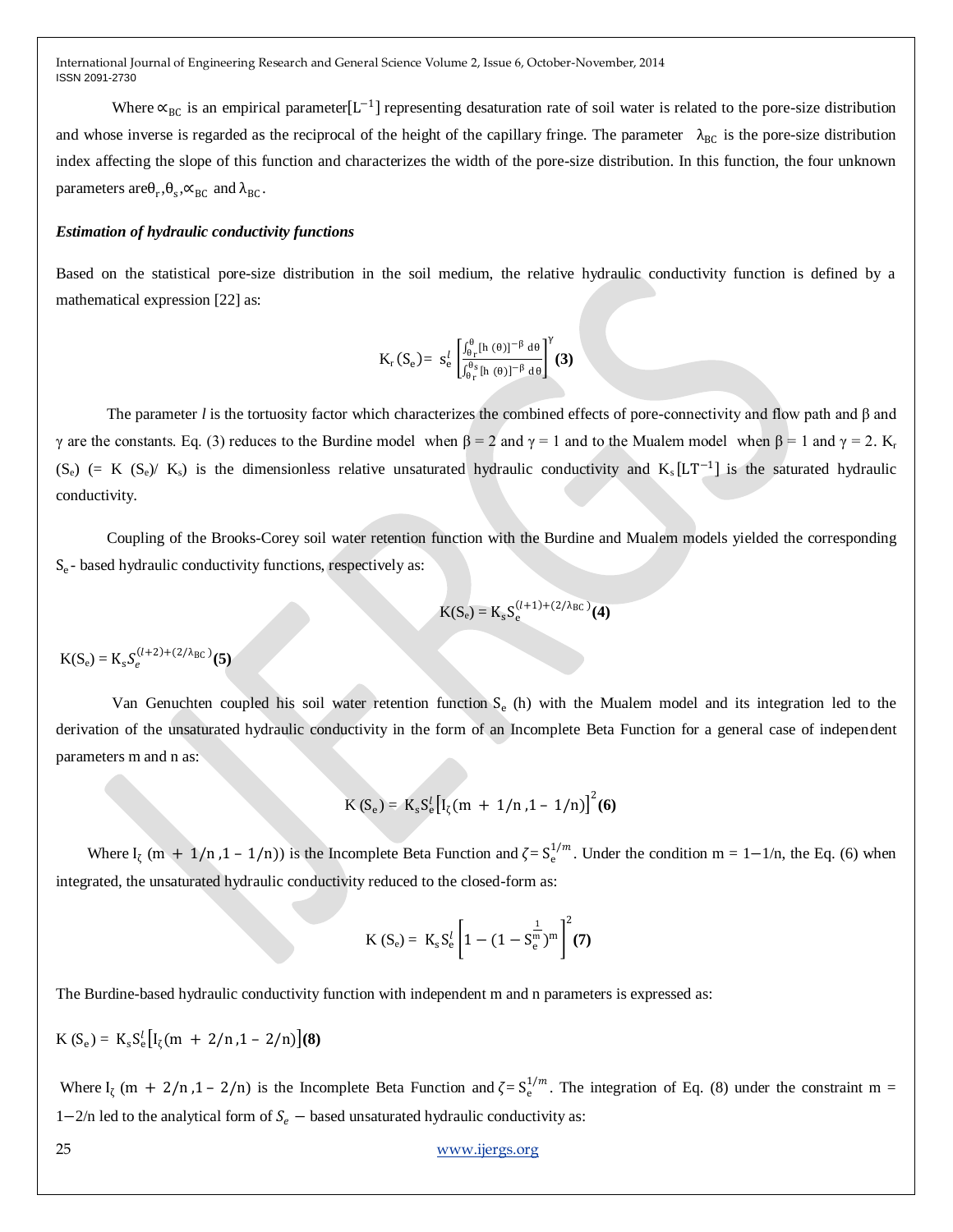$$
K(S_e) = K_s S_e^l [1 - (1 - S_e^{1/m})^m]
$$
(9)

#### *Estimation of soil water diffusivity functions*

The soil water diffusivity D  $(S_e)$  [L<sup>2</sup>T<sup>-1</sup>] was derived by multiplying the K  $(S_e)$  by the inverse of the soil water capacity C  $(S_e)$  [L<sup>-1</sup>]. The C  $(S_e)$  is the first derivative of the soil water retention function i.e. d $\theta$ /dh. For the Brooks-Corey soil water retention function, C (S<sup>e</sup> ) was derived as:

$$
C(S_e) = \alpha_{BC} \lambda_{BC} (\theta_s - \theta_r) S_e^{(\lambda_{BC}+1)/\lambda_{BC}}(10)
$$

Multiplying Eqs. (4) and (5) by the inverse of Eq. (10) resulted in the Burdine and the Mualem-based Brooks-Corey soil water diffusivity functions, respectively as:

D (S<sub>e</sub>) = K<sub>s</sub> [
$$
\alpha_{BC} \lambda_{BC}
$$
 ( $\theta_s - \theta_r$ )]<sup>-1</sup> [S<sub>e</sub><sup>(1+1/ $\lambda_{BC}$ )](11)  
D (S<sub>e</sub>) = K<sub>s</sub> [ $\alpha_{BC} \lambda_{BC}$  ( $\theta_s - \theta_r$ )]<sup>-1</sup> [S<sub>e</sub><sup>(1+1+1/ $\lambda_{BC}$ )](12)</sup></sup>

For the soil water retention function, the soil water capacity  $C(S_e)$  was derived as:

$$
C(S_e) = m n \alpha_{VG} (\theta_S - \theta_r) S_e^{(1/m)} [1 - s_e^{1/m}]^m (13)
$$

Multiplying Eqs. (7) and (9) by the inverse of Eq. (13) yielded the Mualem and Burdine- based van Genuchten soil water diffusivity functions, respectively as:

$$
D\left(S_e\right) = K_s \left[ \frac{(1-m)}{\alpha_{VG} \ m(\theta_S - \theta_r)}\right] \left[S_e^{(l-1/m)}\right] \left[ \left(1 - S_e^{1/m}\right)^{-m} + \left(1 - S_e^{1/m}\right)^m - 2 \right] \left(14\right)
$$
  

$$
D\left(S_e\right) = K_s \left[ \frac{(1-m)}{\alpha_{VG} \left(1+m\right) \left(\theta_S - \theta_r\right)}\right] \left[S_e^{(l-1/m)}\right] \left[ \left(1 - S_e^{1/m}\right)^{-m} - 1 \right] \left(15\right)
$$

For using the value of tortuosity factor (*l*), Wosten and van Genuchten [23] reported that this value where is from soil to soil and fits may not be reasonable especially for medium and fine-textured soils. But in this analysis, the average values of tortuosity factor (*l*) equal to 2.0 and 0.5 as proposed by Burdine and Mualem were used for Burdine and Mualem-based predictive unsaturated hydraulic conductivity and soil water diffusivity functions, respectively. The values of m for the Burdine and Mualem-based of conductivity and diffusivity functions were calculated by fixing  $m = 1 - 2/n$  and  $m = 1 - 1/n$ , respectively. The saturated hydraulic conductivity values as determined experimentally by Kalane et al. [20] for these soils were used.

#### *Parameterization and evaluation of fitting performance*

For estimation of unknown parameters of soil water retention functions, RETC (RETention Curve) computer code van Genuchten et al. [24] was used by utilizing the observed soil water retention data only and these were represented by a vector **b** equal to $\theta_r$ ,  $\theta_s$ ,  $\alpha_{VG}$ , n for van Genuchten function and equal to  $\theta_r$ ,  $\theta_s$ ,  $\alpha_{BC}$ ,  $\lambda_{BC}$ , for Brooks-Corey function. In this code, these parameters are optimized iteratively by minimizing the residual sum of squares (RSS) of the observed and fitted soil water retention data  $\theta$ (h) by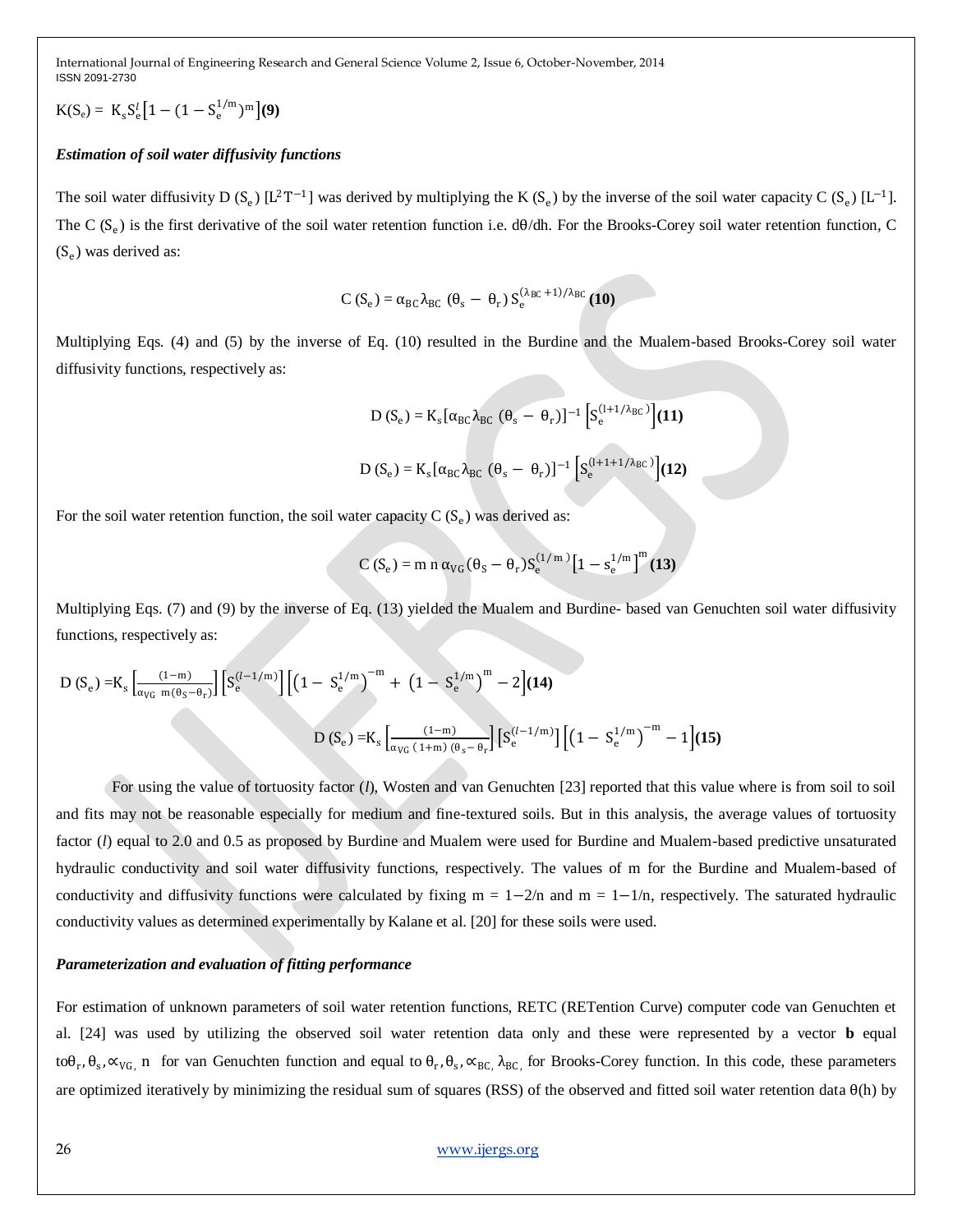taking RSS as the objective function O (**b**) using weighted non-linear least-squares optimization approach based on the Marquardt-Levenberg's maximum neighborhood method [25] as:

$$
\mathbf{O}(\mathbf{b}) = \sum_{i=1}^{N} \left[ w_i \{ \theta_i - \hat{\theta}_i(\mathbf{b}) \} \right]^2 (\mathbf{16})
$$

Where  $\theta_i$  and  $\hat{\theta}_i$  are the observed and the corresponding fitted soil water contents, respectively. N is the number of the soil water retention data points and equal to 9 in this analysis. The weighting factors  $w_i$  which reflects the reliability of the measured individual data were set equal to unity in this analysis as the reliability of all the measured soil water retention data was considered equal. A set of appropriate initial estimates of these unknown parameters was used so that the minimization process converges after certain iterations to the optimized values of these parameters. For evaluating the fitting performance, goodness of fit of the observed and fitted data was estimated by the coefficient of determination  $(r^2)$  characterizing the relative magnitude of the total sum of squares associated with the fitted function as:

$$
r^2 = \sum (\hat{\theta}_i - \bar{\theta}_i)^2 / \sum (\theta_i - \bar{\theta}_i)^2 (17)
$$

Where  $\overline{\theta}_i$  is the mean of observed soil water retention data.

## **Results and Discussion**

The optimized values of saturated water contents (Table 1) were observed to be 0.40, 0.46 and  $0.52 \text{ cm}^3/\text{ cm}^3$  for the sand, loam and silty clay loam soils, respectively for both the soil water retention functions of Brooks-Corey and van Genuchten and on comparison with the experimentally determined saturated water contents Kalane et al. [20] a complete perfect match was found. It was also observed that as the fineness of the soil texture increases, the predicted residual soil water contents increased from 0.02 to 0.25 cm<sup>3</sup>/ cm<sup>3</sup> by Brooks-Corey function, from 0.04 to 0.35 cm<sup>3</sup>/ cm<sup>3</sup> by van Genuchten function with constraint m = 1–1/n and from 0.03 to 0.33 cm<sup>3</sup>/ cm<sup>3</sup> by van Genuchten with fixed shape parameter m =  $1-2/n$  for these soils. The residual water contents predicted by Brooks-Corey function were observed to be less in comparison to predicted by van Genuchten function. Among the van Genuchten functions, the van Genuchten with fixed m = 1−2/n predicted less residual soil water contents in comparison with fixed m = 1− 1/n. The residual water contents predicted by these functions ranged from 0.02 to 0.04, 0.16 to 0.25 and 0.25 to 0.35 cm<sup>3</sup>/cm<sup>3</sup> for sand, loam and silty clay loam soils, respectively.

It is seen from Table 1 that as the clay content of these soils increases, the values of  $\alpha_{BC}$  and  $\alpha_{VG}$  decreased and the Brooks-Corey function predicted  $\alpha_{BC}$  values of 0.1062, 0.0452 and 0.0321 for sand, loam and silty clay loam soils, respectively indicating more height of the capillary fringe (inverse of  $\alpha_{BC}$ ) in the silty clay loam followed by loam and sand soils. These  $\alpha_{BC}$  values were observed to be higher than the values of  $\alpha_{VG}$  for these soils. Among the van Genuchten functions,  $\alpha_{VG}$  values of 0.0712, 0.0254 and 0.0184 predicted with fixed m =  $1 - 1/n$  were found to be lower than function with m =  $1 - 2/n$ .

The values of  $\lambda_{BC}$  were observed (Table 1) to be 0.5969, 0.4228 and 0.4225 for sand, loam and silty clay loam soils indicating that as the sand content of these soils decreases, these values also decreased which indicated that the slope of the water retention function of Brooks-Corey was observed to be more in sand in comparison to loam and silty clay loam soils. This showed that the porous medium of sand has comparatively more uniform pore-size distribution. Kosugi et al. [26] also reported that theoretically  $\lambda_{BC}$  value approaches infinity for a porous medium with a uniform pore-size distribution, whereas its value approaches a lower limit of zero for soils with a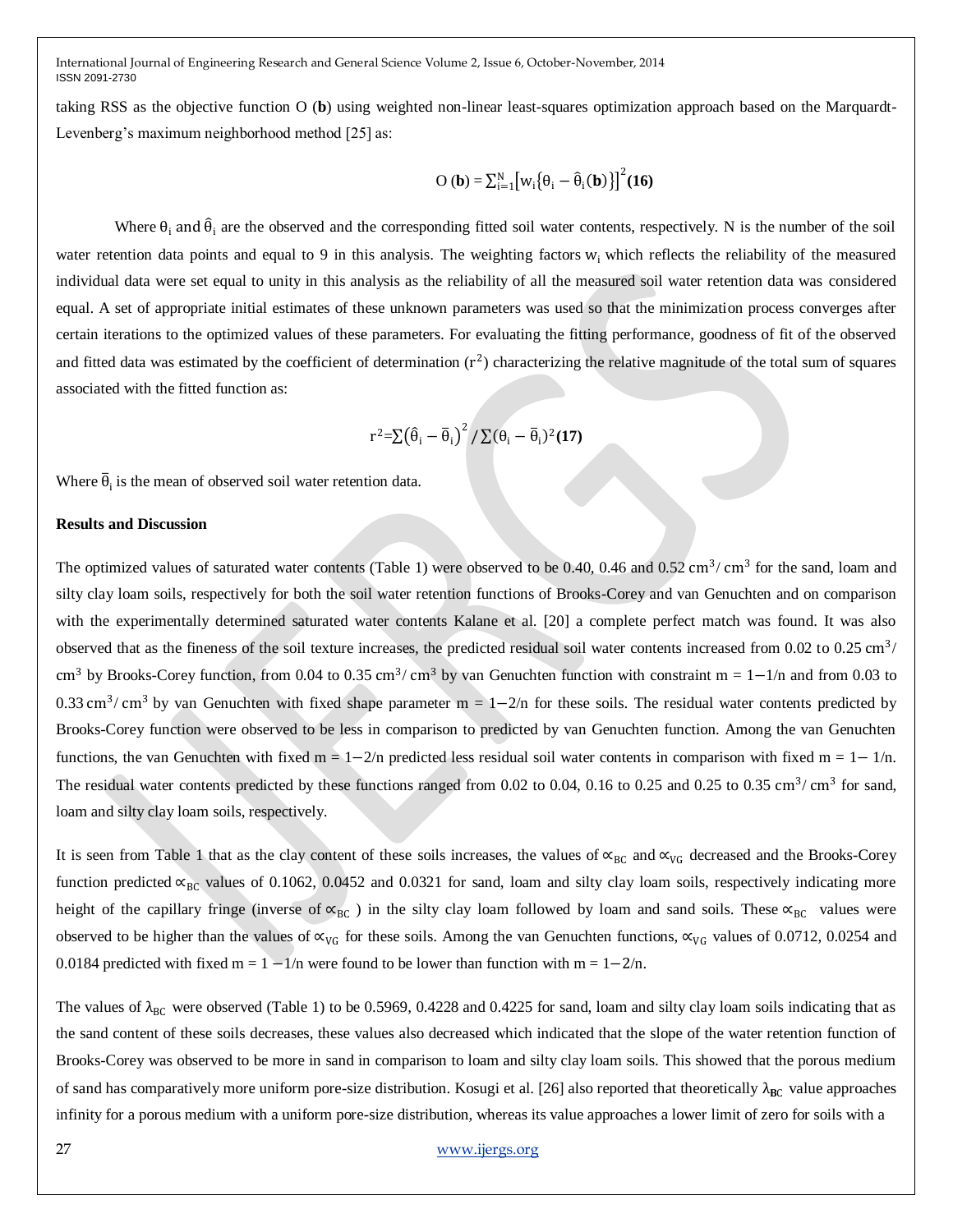| Sand (Coarse texture)                            |                                           |                                   |                                             |                               |  |  |  |  |
|--------------------------------------------------|-------------------------------------------|-----------------------------------|---------------------------------------------|-------------------------------|--|--|--|--|
|                                                  | <b>Optimized values of parameters</b>     |                                   |                                             |                               |  |  |  |  |
| Soil water retention function                    | $\theta_r$<br>$\text{(cm}^3\text{/cm}^3)$ | $\theta_{s}$<br>$\rm (cm^3/cm^3)$ | $\alpha_{\rm VG}/\alpha_{\rm BC}$<br>(1/cm) | $n/\lambda_{\rm BC}$<br>$(-)$ |  |  |  |  |
| <b>Brooks-Corey</b>                              | 0.02                                      | 0.40                              | 0.1062                                      | 0.5969                        |  |  |  |  |
| Van Genuchten                                    |                                           |                                   |                                             |                               |  |  |  |  |
| Fixed $m = 1 - 1/n$                              | 0.04                                      | 0.40                              | 0.0712                                      | 1.8595                        |  |  |  |  |
| Fixed $m = 1 - 2/n$                              | 0.03                                      | 0.40                              | 0.0936                                      | 2.6773                        |  |  |  |  |
|                                                  |                                           |                                   |                                             |                               |  |  |  |  |
| Loam (Medium texture)                            |                                           |                                   |                                             |                               |  |  |  |  |
| <b>Brooks-Corey</b>                              | 0.15                                      | 0.46                              | 0.0452                                      | 0.4228                        |  |  |  |  |
| Van Genuchten                                    |                                           |                                   |                                             |                               |  |  |  |  |
| Fixed $m = 1 - 1/n$                              | 0.25                                      | 0.46                              | 0.0254                                      | 2.3899                        |  |  |  |  |
| Fixed $m = 1 - 2/n$                              | 0.23                                      | 0.46                              | 0.0450                                      | 2.2528                        |  |  |  |  |
|                                                  |                                           |                                   |                                             |                               |  |  |  |  |
| <b>Silty clay loam (Moderately fine-texture)</b> |                                           |                                   |                                             |                               |  |  |  |  |
| <b>Brooks-Corey</b>                              | 0.25                                      | 0.52                              | 0.0321                                      | 0.4225                        |  |  |  |  |
| Van Genuchten                                    |                                           |                                   |                                             |                               |  |  |  |  |
| Fixed $m = 1 - 1/n$                              | 0.35                                      | 0.52                              | 0.0184                                      | 2.4185                        |  |  |  |  |
| Fixed $m = 1 - 2/n$                              | 0.33                                      | 0.52                              | 0.0309                                      | 2.1910                        |  |  |  |  |
|                                                  |                                           |                                   |                                             |                               |  |  |  |  |

#### **Table 1. Optimized values of the parameters of the soil water retention functions for different soils**

wide range of pore sizes. They reported  $\lambda_{BC}$  values in the range 0.3 to 10.0 while Szymkiewicz [27] reported that these values generally ranged from 0.2 to 5.0. Zhu and Mohanty [28] also reported that the soil water retention of Brooks and Corey was successfully used to describe the retention data for the relatively homogeneous soils, which have a narrow pore-size distribution with a value for  $\lambda_{BC}$  equal to 2. Nimmo [29] reported that a medium with many large pores will have a retention function (curve) that drops rapidly to at low soil water content even at low suction head and conversely, a fine-pored medium will retain even at high suction so will have a flatter retention curve. In these functions the hydrodynamic behavior of the soil media are described by the combined effects of two parameters ( $\alpha_{BC}$ ,  $\lambda_{BC}$ ) in the Brooks-Corey function and by three parameters ( $\alpha_{VG}$ , n, m) in the van Genuchten function. It was also observed (Table 1) that the values of the parameter n decreased as the sand content of these soils increases with constraint  $m = 1 - 1/n$  while this trend was observed to be reverse for  $m = 1 - 2/n$ .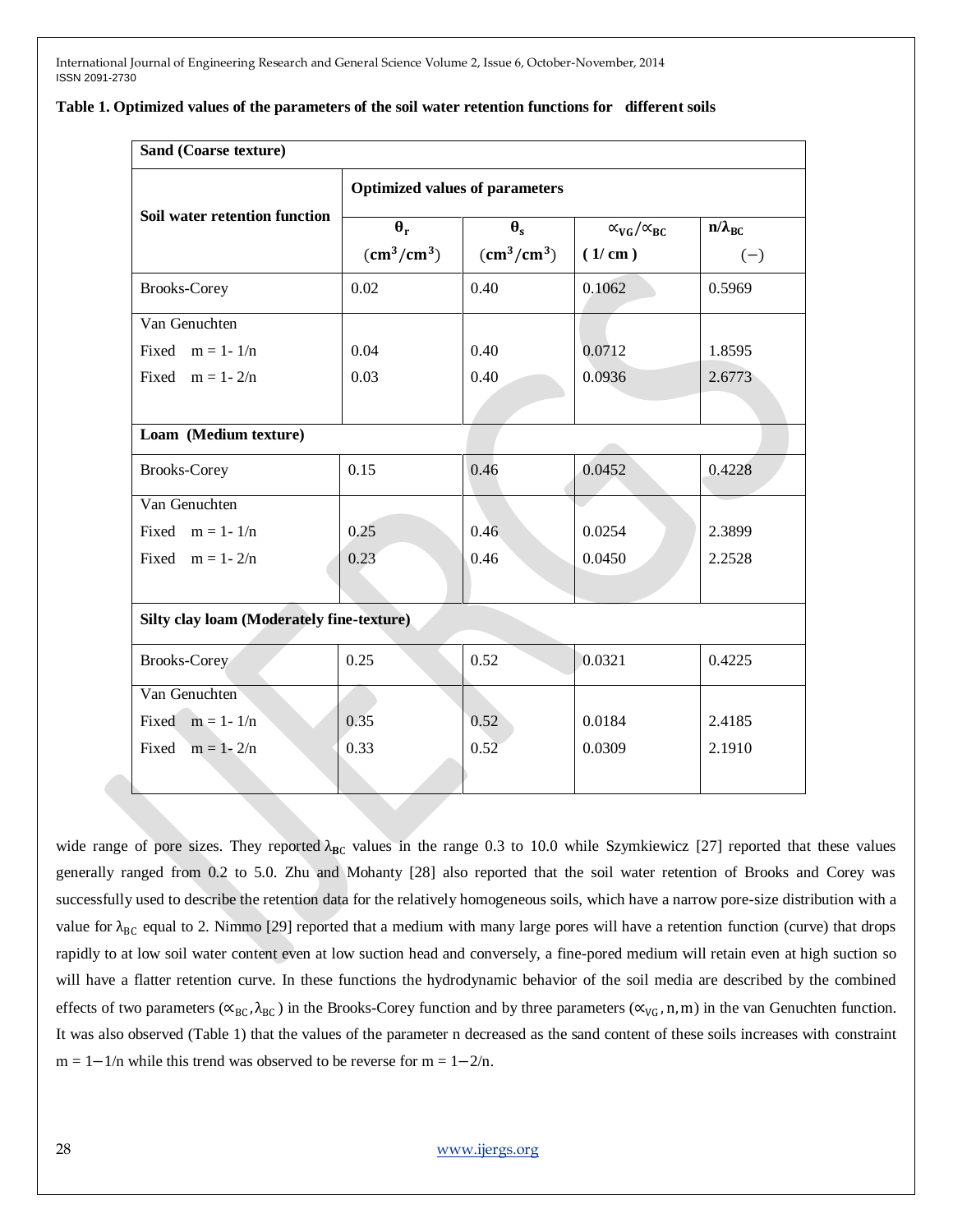It was observed (Table 2) that the van Genuchten soil water retention function with  $m = 1 - 1/n$  gave a slight better fitting in comparison to Brooks-Corey function and van Genuchten function with  $m = 1 - 2/n$  for the wet range availability in the sand (coarse texture) soil as the value of  $r^2$  is slightly better for van Genuchten function with  $m = 1 - 1/n$  but the RSS values are same for all these functions. For the loam (medium texture) and silty clay loam (moderately fine texture) soils, the best performance was given by the Brooks-Corey function in these soils as indicated by the highest values of  $r^2$  of 0.9973 and 0.9957 in loam and silty clay soils, respectively with least RSS value of 9x 10<sup>-5</sup> for both these soils. Among the van Genuchten function, the better fit was given by the function with  $m = 1 - 1/n$  indicated by the corresponding higher  $r^2$  values and lower RSS values for these soils. Mualem [30] reported that there is no single function that fits every soil. Nimmo [31] and Ross et al. [32] also reported that the Brooks-Corey and van Genuchten functions are successful at high and medium water contents but often gave poor results at the low water contents. Mavimbela and van Rensburg [33] also parameterized the soil water retention functions of Brooks-Corey and van Genuchten using RETC code and reported that these functions fitted the measured soil water retention data with  $r^2$  of no less than 0.98.

Table 2. Residual sum of squares (RSS) and coefficient of determination (r<sup>2</sup>) of the fitting performance of soil water retention **functions** 

| Sand<br>(Coarse texture)<br>Soil water                      |                           | Loam<br>(Medium texture) |                           | <b>Silty clay loam</b><br>(Moderately fine texture) |                           |                  |
|-------------------------------------------------------------|---------------------------|--------------------------|---------------------------|-----------------------------------------------------|---------------------------|------------------|
| retention function                                          | <b>RSS</b><br>$(10^{-5})$ | $r^2$                    | <b>RSS</b><br>$(10^{-5})$ | ${\bf r}^2$                                         | <b>RSS</b><br>$(10^{-5})$ | $r^2$            |
| <b>Brooks-Corey</b>                                         | $\overline{2}$            | 0.9997                   | 9                         | 0.9973                                              | $\mathbf Q$               | 0.9957           |
| Van Genuchten<br>Fixed $m = 1 - 1/n$<br>Fixed $m = 1 - 2/n$ | 2<br>2                    | 0.9998<br>0.9997         | 18<br>37                  | 0.9951<br>0.9896                                    | 10<br>18                  | 0.9956<br>0.9916 |

Mace et al. [34] reported that. The function developed van Genuchten based on the theoretical expression of Mualem predicted hydraulic conductivity more accurately than the van Genuchten function based on the theory of Burdine. So in this study, though both the Burdine and Mualem-based hydrodynamics functions have been evaluated but only the Mualem-based hydrodynamic functions have been shown in the form of graphs considering its preference for accuracy and use. The values of the optimized parameters of these soil water retention functions were used in the corresponding unsaturated hydraulic conductivity and diffusivity functions of Brooks-Corey and van Genuchten for describing the hydrodynamic behavior of these soils. Figs. 1 and 2 depicted the behavior of the hydraulic conductivity and soil water diffusivity functions in relation to soil water content as derived by coupling the Brooks-Corey and van Genuchten functions with Mualem model. It is evident from these Figs.1 and 2 that as the sand content of these soils decreases, the hydraulic conductivity and soil water diffusivity at particular soil water content also decreased. So at specific water content, the hydraulic conductivity and soil water diffusivity were observed to be more in sand and followed by in loam and silty clay loam soils. The hydraulic conductivity and soil water diffusivity based on the coupling of the van Genuchten function with the Mualem model were predicted less in comparison to those predicted by Brook-Corey function when coupled with Mualem model.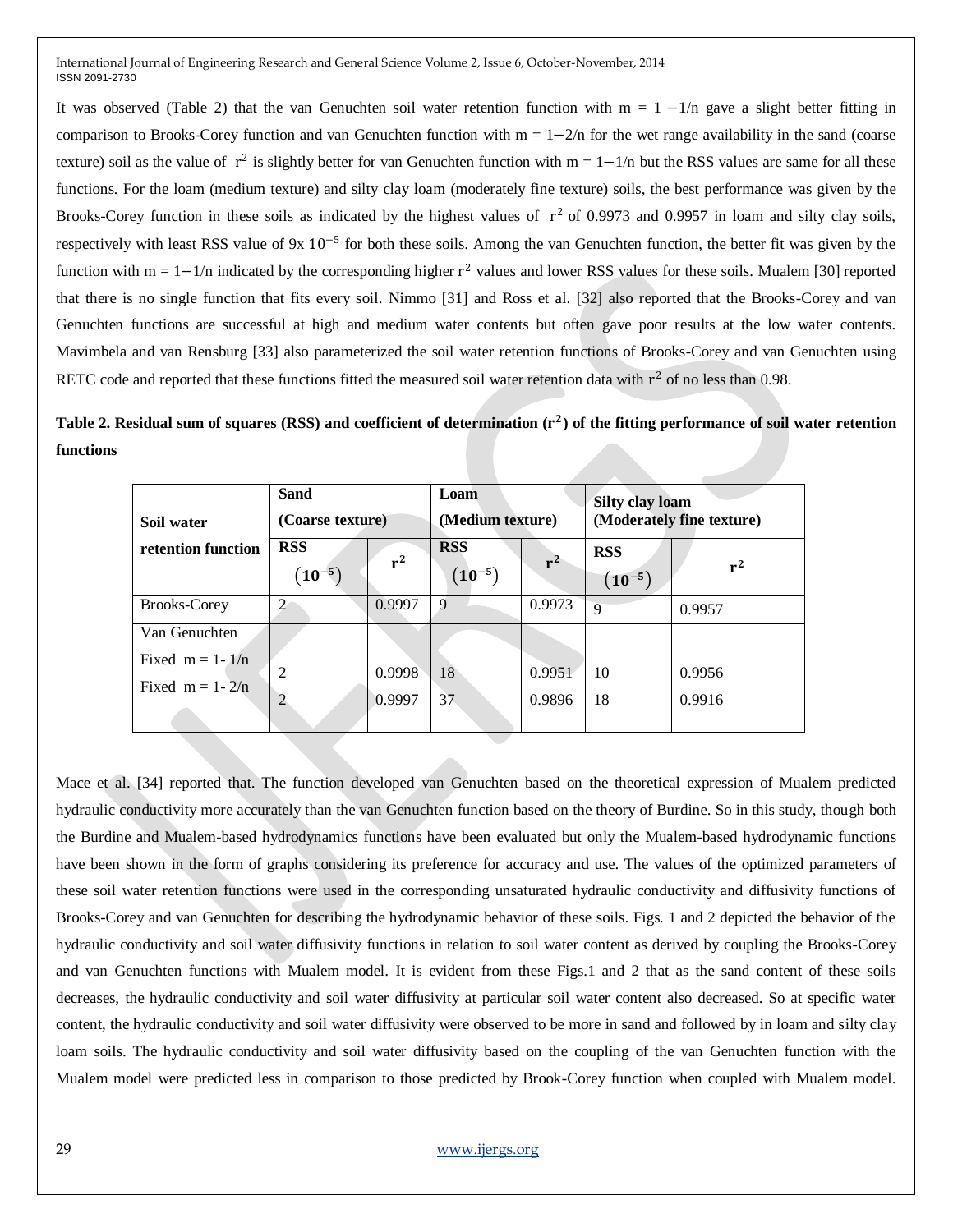However, general case that for the analytical soil water dynamics, the use of Brooks-Corey function tends to be easier and on the other hand numerical simulation of unsaturated flow, the use of van Genuchten function is mostly adopted.

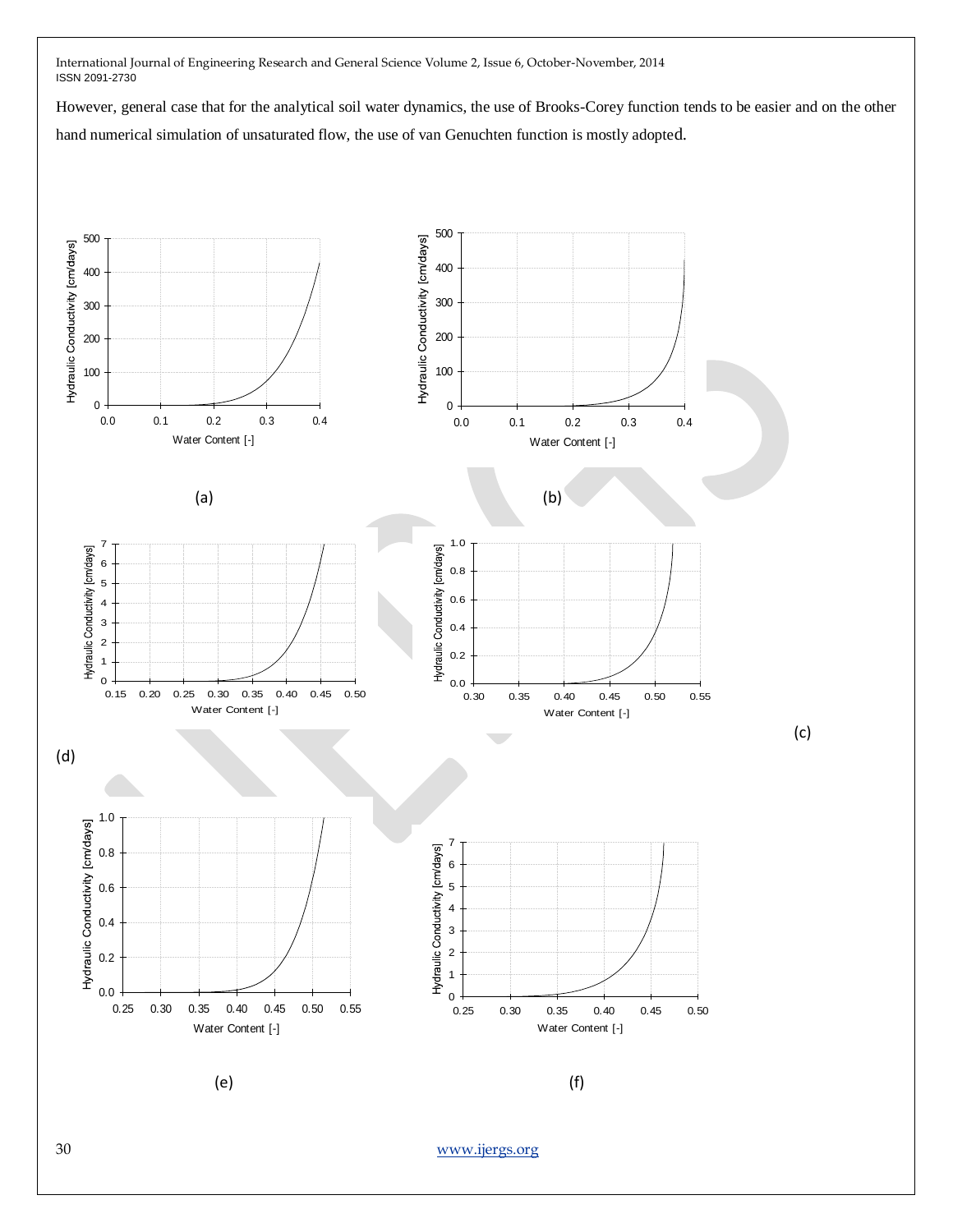Fig. 1. Hydraulic conductivity as a function of water content based on (a) Mualem-Brooks-Corey function for sand, (b) Mualem-van Genuchten function for sand, (c) Mualem-Brooks-Corey function for loam, (d) Mualem-van Genuchten function for loam, (e) Mualem-Brooks-Corey function for silty clay loam, (f) Mualem-van Genuchten function for silty clay loam.

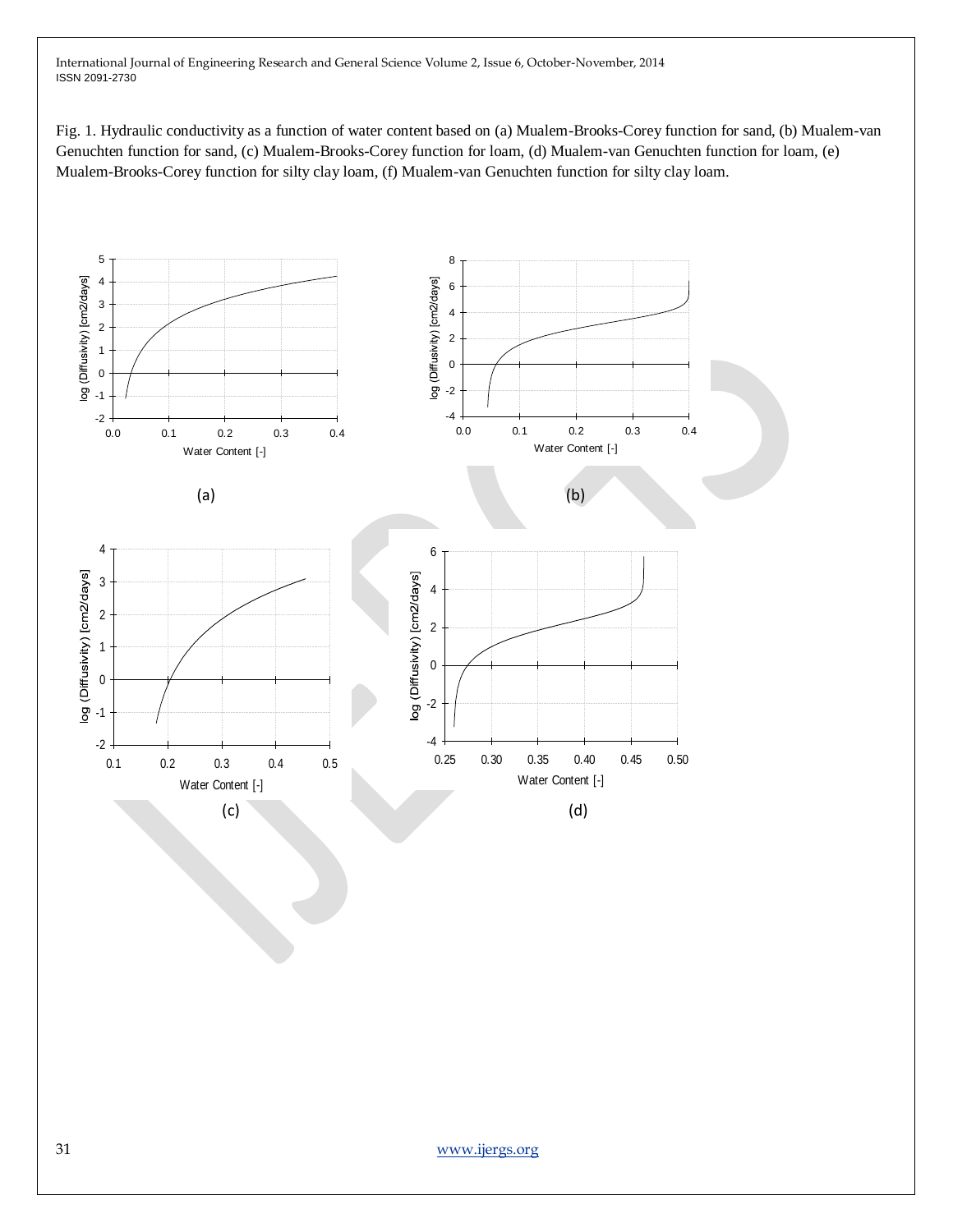

Fig. 2. The soil water diffusivity as a function of water content based on (a) Mualem-Brooks-Corey function for sand, (b) Mualem-van Genuchten function for sand, (c) Mualem-Brooks-Corey function for loam, (d) Mualem-van Genuchten function for loam, (e) Mualem-Brooks-Corey function for silty clay loam, (f) Mualem-van Genuchten function for silty clay loam.

## **Conclusion**

For the wet range of water availability in the loam and silty clay loam soil, the best performance was given by the Brooks-Corey soil water retention function followed by van Genuchten functions with  $m = 1 - 1/n$  and  $m = 1 - 2/n$  but van Genuchten function with  $m =$ 1−1/n gave slight better performance in sand in comparison to other functions. At a particular soil water content, Mualem-based hydraulic conductivity and soil water diffusivity as predicted by the theoretical by the Brooks-Corey and van Genuchten functions decreased with the decrease in sand content of these soils. The Mualem-van Genuchten function predicted less hydraulic conductivity and water diffusivity in comparison to those predicted by the Mualem-Brooks-Corey function.

### **References**

[1] Rose, C.W., Stern, W.R. and Drummond, J.E. "Determination of hydraulic conductivity as function of depth and water content insitu" Water Resour. Res. 3:1-9.1965.

[2] Parkin, G.W., Elrick, D.E., Kachanoski, R.G. and Gibson, R.G. "Unsaturated hydraulic conductivity measured by TDR under a rainfall simulator" Water Resour. Res. 31: 447-454. 1995.

[3] Durner, W. and Lipsius, K. "Encyclopedia of Hydrological Science. (Ed. M G Anderson)"John Wiley & Sons Ltd. 2005.

[4] Brooks, R.H., and Corey, A.T. "Hydraulic properties of porous media" Hydrology Paper, No.3, Colorado State University, Fort Collins, Colorado. 1964.

[5] Campbell, G.S. "A simple method for determining unsaturated conductivity from moisture retention data" Soil Sci. 117(6): 311-314.1974.

[6] Haverkamp, R., Vauclin, M., Touma, J., Wierenga, P. and Vachaud, G. "A comparison of numerical simulation models for onedimensional infiltration" Soil Sci. Am. J. 41(2) : 285-294.1977.

[7] Van Genuchten, M.Th., "A closed-form equation for predicting the hydraulic conductivity of unsaturated soils" Soil Sci. Soc. Am. J., 44: 892-898.1988.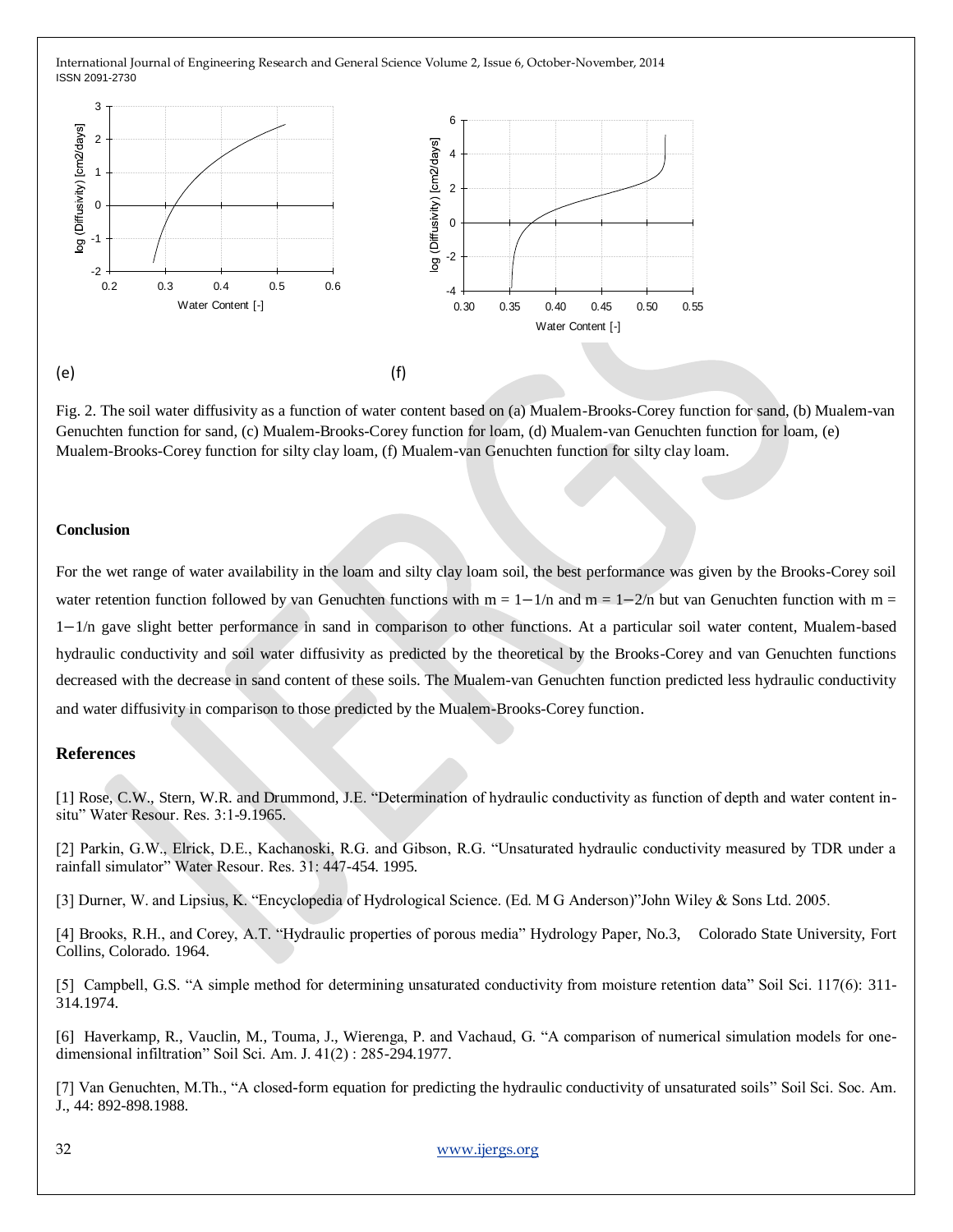[8] Hutson, J.L. and Cass, A. "A retentivity function for use in soil-water simulation models" J. Soil Sci. 38: 105-113.1987.

[9] Russo, D. 1988. "Determining soil hydraulic properties by parameter estimation: On the selection of a model for the hydraulic properties" Water Resour. Res., 24(3):453-459.1988.

[10] Ross, P.J. and Smettem, K.R.J. "Describing Soil hydraulic properties with sums of simple function" Soil Sci. Soc. Amer. J. 57.26-29.1993.

[11] Zhang, R. and van Genuchten, M.Th. "New models for unsaturated soil hydraulic properties" Soil Sci. 158: 77-85. 1994.

[12] Fredlund, D.G., Xing, A. and Huang, S. "Predicting the permeability function for unsaturated soils using the soil-water characteristic curve" Canadian Geotechnical J. 31(3): 521-532.1994.

[13] Rossi,C. and Nimmo, J.R. "Modeling of soil water retention from saturation to oven dryness" Water Resour.Res.30 (3): 701- 708.1994.

[14] Kosugi,K."Lognormal distribution model for unsaturated soil hydraulic properties" Water Resour. Res.32 (9): 2697-2703.1996.

[15] Abrisqueta,J.M., Plana,V., Ruiz-Canales,A. and Ruiz-Sanchez,M.C. "Unsaturated hydraulic conductivity of disturbed and undisturbed loam soil'' Spanish.J.Agri.Res. 4(1): 91-96.2006.

[16] Leij,F.J., Russell,W.B., and Lesch, S.M. "Closed-form expressions for water retention and conductivity data" Ground Water. 35(5): 848-858.1997.

[17] Assouline, S. and Tartakovskly, D. M. "Unsatruated hydraulic conductivity function based on a soil fragmentation process" Water Resour. Res. 37(5): 1309-1312.2001.

[18] Burdine, N.T. "Relative permeability calculations from pore- size distribution data" Trans. Amer. Inst. Mining Metallurgical, and Petroleum Engrs. 198: 71-78. 1953.

[19] Mualem, Y. "A new model for predicting the hydraulic conductivity of unsaturated porous media" Water Resour. Res. 12 (3): 513-522.1976.

[20] Kalane, R.L., Oswal, M.C. and Jagannath. "Comparison of theoretically estimated flux and observed values under shallow water table" J. Ind. Soc. Soil Sci. 42. (2): 169-172.1994.

[21] Durner,W.1994. "Hydraulic conductivity estimation for soils with heterogeneous pore structure" Water Resour. Res. 30 (2) : 211- 223.1994.

[22] Zhang, Z.F., Ward, A.L. and Gee,G.W. "Describing the unsaturated hydraulic properties of anisotropic soils using a tensorial connectivity-tortuosity concept" Vadose Zone J.2(3):313-321.2003.

[23] Wosten,J.H.M. and van Genuchten, M.Th. "Using texture and other soil properties to predict the unsaturated soil hydraulic functions" Soil Sci. Soc. Amer. J. 52: 1762-1770.1988.

[24] Van Genuchten, M.Th.,Leij, F.J. and Yates, S.R."The RETC code for quantifying the hydraulic functions of unsaturated soils" Res. Rep. 600 2-91 065, USEPA, Ada.O.K. 1991.

[25] Marquardt, D.W."An algorithm for least-squares estimation of non-linear parameters" J. Soc. Ind. Appl. Math. 11: 431-441.1963.

[26] Kosugi, K., Hopmans, J.W. and Dane, J.H. "Water Retention and Storage-Parametric Models" *In* Methods of Soil Analysis. Part 4.Physical Methods. (Eds. E.J.H. Dane and G.C. Topp) pp. 739-758. Book Series No.5. Soil Sci. Soc. Amer., Madison, USA. 2002.

[27] Szymkiewicz, A. Chapter 2 :"Mathmatical Models of Flow in Porous Media" *In* Modeling Water Flow in Unsaturated Porous Media Accounting for Nonlinear Permeability and Material Heterogeneity. Springer. 2013.

[28] Zhu, J. and Mohanty, B.P. "Effective hydraulic parameter for steady state vertical flow in heterogeneous soils" Water Resour. Res. 39 (8) : 1-12.2003.

33 [www.ijergs.org](http://www.ijergs.org/) [29] Nimmo, J.R. "Unsaturated zone flow processes" *In* (Eds. Anderson, M.G. and Bear, J. Encyclopedia of Hydrological Science. Part 13-Groundwater: vol4 : 2299-2322. Chichester, UK, Wiley.2005.